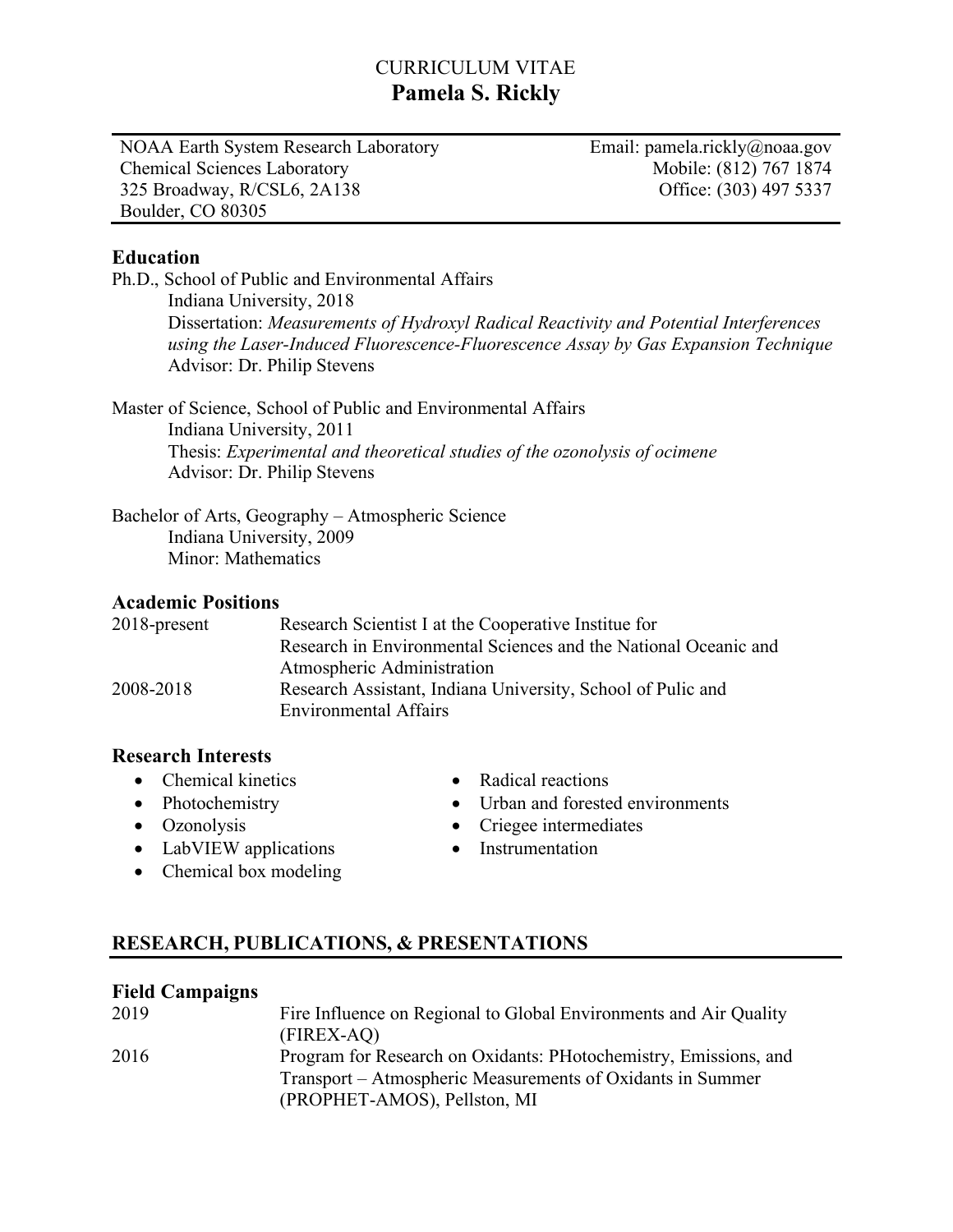| 2015 | Indiana Radical, Reactivity and Ozone Production Intercomparison |
|------|------------------------------------------------------------------|
|      | (IRRONIC), Bloomington, IN                                       |
| 2012 | Program for Research on Oxidants: PHotochemistry, Emissions, and |
|      | Transport (PROPHET), Pellston, MI                                |

#### **Publications**

- Lew, M. L., **Rickly, P. S.**, Bottorff, B. P., Sklaveniti, S., Léonardis, T., Locoge, N., Dusanter, S., Kundu, S., Wood, E., and Stevens, P. S.: OH and HO2 radical chemistry in a midlatitude forest: Measurements and model comparisons, *Atmos. Chem. Phys. Discuss.*, https://doi.org/10.5194/acp-2019-726, 2020.
- Rollins, A. W., **Rickly, P. S.**, Gao, R.-S., Ryerson, T. B., Brown, S. S., Peischl, J., and Bourgeois, I.: Single-photon laser-induced fluorescence detection of nitric oxide at subparts per trillion mixing ratios, *Atmos. Meas. Tech. Discuss.*, https://doi.org/10.5194/amt-2020-24, 2020.
- Kundu, S., Deming, B. L., Lew, M. M., Bottorff, B. P., **Rickly, P.**, Stevens, P. S., Dusanter, S., Sklaveniti, S., Leonardis, T., Locoge, N., and Wood, E. C.: Peroxy radical measurements by ethane – nitric oxide chemical amplification and laser-induced fluorescence during the IRRONIC field campaign in a forest in Indiana, *Atmos. Chem. Phys.*, 19, 9563–9579, https://doi.org/10.5194/acp-19-9563-2019, 2019.
- Millet, D. B., Alwe, H. D., Chen, X., Deventer, M. J., Griffis, T. J., Holzinger, R., Bertman, S. B., **Rickly, P. S.**, Stevens, P. S., Léonardis, T., Locoge, N., Dusanter, S., Tyndall, G. S., Alvarez, S. L., Erickson, M. H., Flynn, J. H. Bidirectional ecosystem-atmosphere fluxes of volatile organic compounds across the mass spectrum: How many matter? *ACS Earth Space Chem.*, 2(8), 764-777, https://doi.org/10.1021/acsearthspacechem.8b00061, 2018.
- **Rickly, P. S.** and Stevens, P. S.: Measurements of a potential interference with laser-induced fluorescence measurements of ambient OH from the ozonolysis of biogenic alkenes, *Atmos. Meas. Tech.*, 11, 1–16, https://doi.org/10.5194/amt-11-1-2018, 2018.
- Hansen, R. F., Griffith, S. M., Dusanter, S., **Rickly, P. S.**, Stevens, P. S., Bertman, S. B., Carroll, M. A., Erickson, M. H., Flynn, J. H., Grossberg, N., Jobson, B. T., Lefer, B. L., and Wallace, H. W.: Measurements of total hydroxyl radical reactivity during CABINEX 2009 – Part 1: field measurements, *Atmos. Chem. Phys.*, 14, 2923–2937, https://doi.org/10.5194/acp-14-2923-2014, 2014.

#### **In Preparation/Under review**

- **Rickly, P. S.**, Xu, Lu, Crounse, J. D., Wennberg, P. O., and Rollins, A. W. Improvements to a laser-induced fluorescence instrument for measuring SO2: impact on accuracy and precision, *Atmos. Meas. Tech. Discuss.*, in review, 2020.
- **Rickly, P. S.**, Guo, H., Nault, B. A., Campuzano-Jost, P., Jimenez, J. L., Rollins, A. W. Emission factors and evolution of SO2 measured from biomass burning during FIREX-AQ, *Atmos. Chem. Phys.*, in preparation, 2020.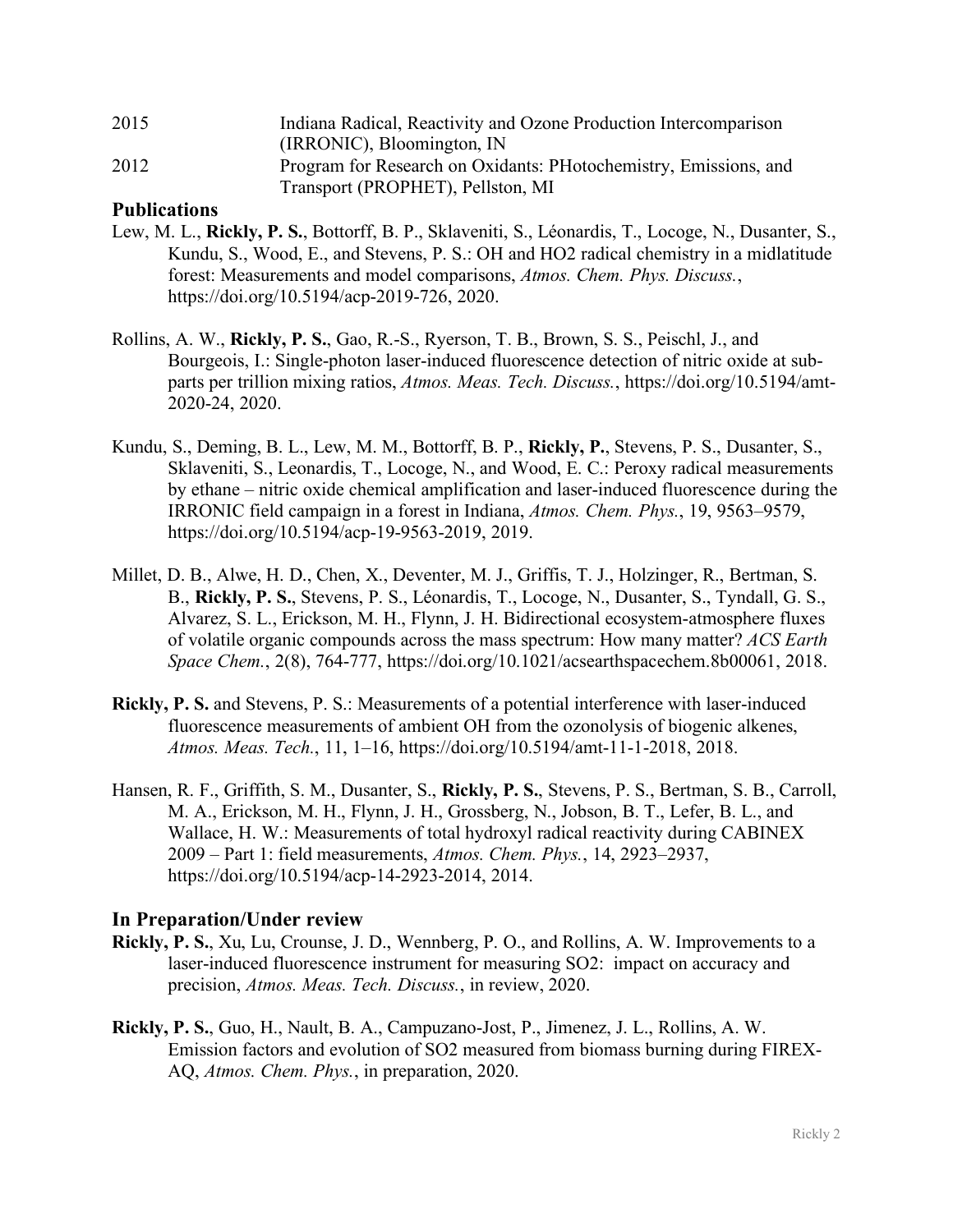| <b>Conferences</b> |                                                                                                                                                                                                                                    |
|--------------------|------------------------------------------------------------------------------------------------------------------------------------------------------------------------------------------------------------------------------------|
| 2020               | American Geophysical Union (poster presentation)<br>"Emission factors and evolution of SO2 measured from biomass burning<br>during FIREX-AQ"                                                                                       |
| 2020               | FIREX-AQ Science Team Meeting<br>"Emission factors and evolution of SO2 measured from biomass burning<br>during FIREX-AQ"                                                                                                          |
| 2020               | University of Colorado Rendezvous (poster presentation)<br>"Emission factors and evolution of SO2 measured from biomass burning<br>during FIREX-AQ"                                                                                |
| 2019               | American Geophysical Union (poster presentation)<br>"Recent Improvements and Intercomparison of a Laser-Induced<br>Fluorescence Instrument for Measuring SO2"                                                                      |
| 2017               | American Geophysical Union (paper presentation)<br>"Measurements of total OH reactivity during PROPHET-AMOS 2016"                                                                                                                  |
| 2016               | American Geophysical Union (poster presentation)<br>"Measurements of total OH reactivity during PROPHET-AMOS 2016"                                                                                                                 |
| 2016               | Center of Excellence for Women in Technology (poster presentation)<br>"OH Radical Reactivity in an Indiana Forest: Measurements and Model<br>Comparisons"                                                                          |
| 2016               | Association of SPEA PhD Students (paper presentation)<br>"OH Radical Reactivity in an Indiana Forest: Measurements and Model<br>Comparisons"                                                                                       |
| 2015               | American Geophysical Union (poster presentation)<br>"OH Radical Reactivity in an Indiana Forest: Measurements and Model<br>Comparisons"                                                                                            |
| 2015               | Association of SPEA PhD Students (paper presentation)<br>"Measurements of the OH Radical Yield from the Ozonolysis of Biogenic<br>Alkenes: A Potential Interference with Laser-Induced Fluorescence<br>Measurements of Ambient OH" |
| 2014               | Atmospheric Chemical Mechanisms (poster presentation)<br>"Measurements of the OH Radical Yield from the Ozonolysis of Biogenic<br>Alkenes: A Potential Interference with Laser-Induced Fluorescence<br>Measurements of Ambient OH" |
| 2014               | Center of Excellence for Women in Technology (poster presentation)                                                                                                                                                                 |